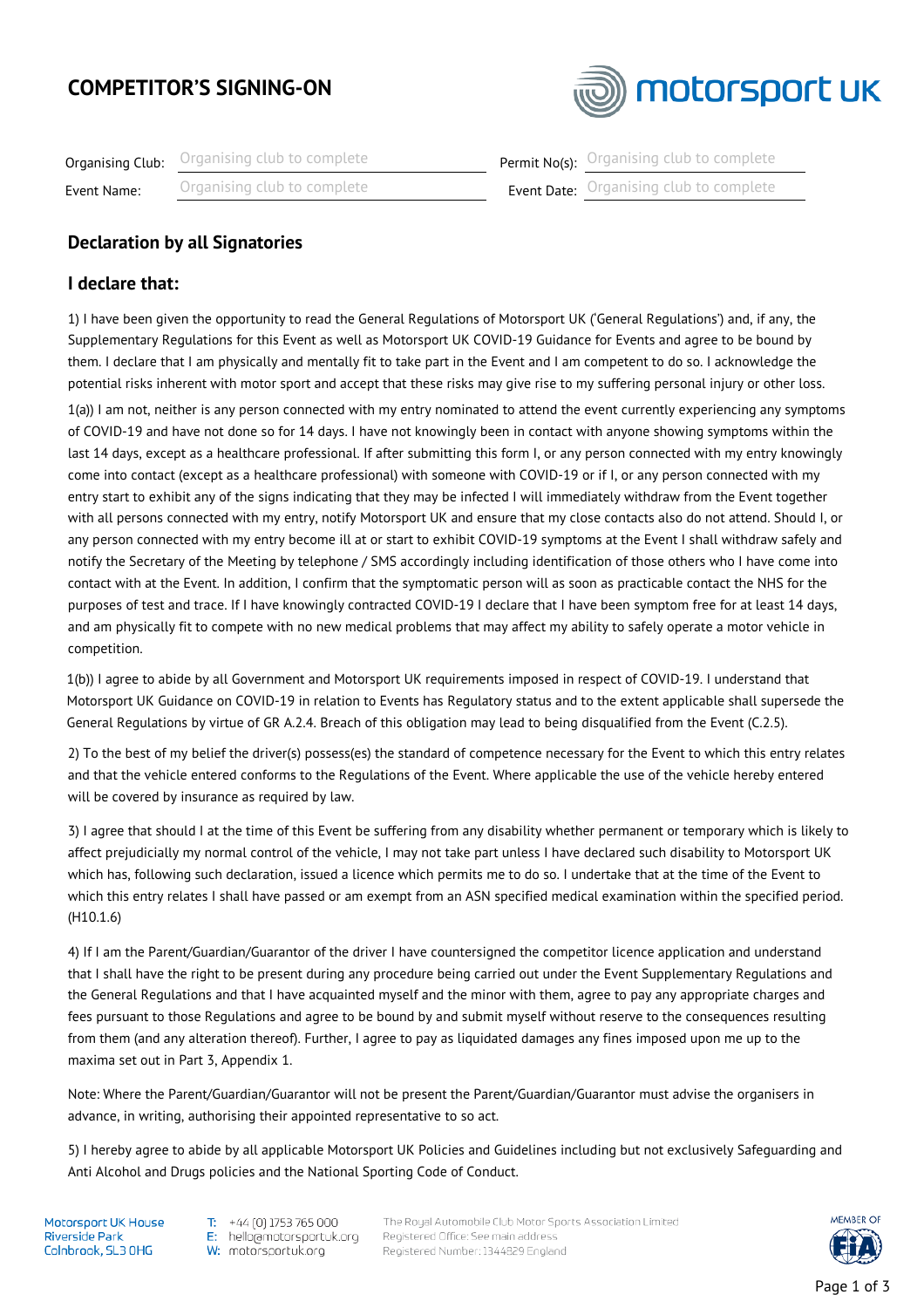6) I have read and shall respect the regulations for Control of Drugs and Alcohol as contained in the General Regulations C1.1.7, D35.1, G15.1.4, H38 and have also fully familiarised myself with the information on the web sites referred to (www.motorsportuk.org, www.ukad.org.uk and www.wada-ama.org) in particular the UK Anti-Doping Rules which have been adopted by Motorsport UK. Further, if I am counter-signing as the parent or Guardian of a minor then in addition to the deemed consent to the testing of that minor (UK Anti-Doping Rule 5.7.2) I hereby confirm that I give such consent for the minor concerned to be so tested.

7) I understand and agree that my personal data, and that of the persons connected to my entry are being processed solely for the purposes of running this Event and may be used for the purposes of COVID-19 infection tracing, and will be handled by the organisers in accordance with Motorsport UK data protection policy: [www.motorsportuk.org/data-protection.](http://www.motorsportuk.org/data-protection)

8) I confirm I will bring all required documentation, licences etc., to the Event as usual and I understand that spot checks will be made with regard to documentation and technical checks.

**Indemnity:** In consideration of the acceptance of this entry I agree that neither any one of or any combination of Motorsport UK and its associated clubs, the organisers, the track owners or other occupiers, the promoters and their respective officers, servants, representatives and agents (the "Parties") shall have any liability for loss or damage which may be sustained or incurred by me as a result of participation in the Event including but not limited to damage to property, economic loss, consequential loss or financial loss howsoever caused. Nothing in this clause is intended to or shall be deemed to exclude or limit liability for death or personal injury. To the fullest extent permitted by law I agree to indemnify and hold harmless each of the Parties in respect of any loss or damage whatsoever and howsoever arising from my participation in this Event.

## **Pre-Event Scrutineering declaration:**

By submitting this Declaration and in consideration of being permitted to take part in the above Event I undertake and confirm with the Organisers and Motorsport UK that:

#### **General**

1) I have read and understand the requirements of General Regulations (H)31.1.5 – 31.1.8. As Entrant I shall comply with all Regulations that apply to my Entry including General, Supplementary and Championship Regulations as well as any other Final Instructions.

#### **General Technical**

2) The vehicle complies with all relevant General Vehicle Technical Regulations [(J)5] and relevant Supplementary and/or Championship Regulations

3) The vehicle complies with the relevant Maximum Noise Limit [(J) Appendix 1: Chart 5.18]

#### **Discipline specific Technical**

4) The Vehicle complies with the specific Technical Regulations for the discipline [Autotests – (M), Autocross and Rallycross – (N), Cross-Country – (P), Circuit Racing – (Q), Rallying – (R), Sprints, Hill Climbs and Drag Racing – (S), Trials – (T), Karting – (U)].

#### **Safety**

5) The vehicle complies with the relevant General Vehicle Safety Regulations [Section (K)]. And in particular:

6) Where a Roll Over Protection System is required, it complies with the relevant parts of (K)1

7) Where FIA homologated harnesses are required, it has/they have not passed the expiration date on the label, or any extension afforded by Motorsport UK Regulations [J2.1.7]

8) Where FIA homologated seats are required, it has/they have not passed the expiration date on the label, or any extension afforded by Motorsport UK Regulations [R48.10.6].

9) Driver/Co-Driver Personal Protective Equipment (PPE) complies with the General Regulations where applicable.